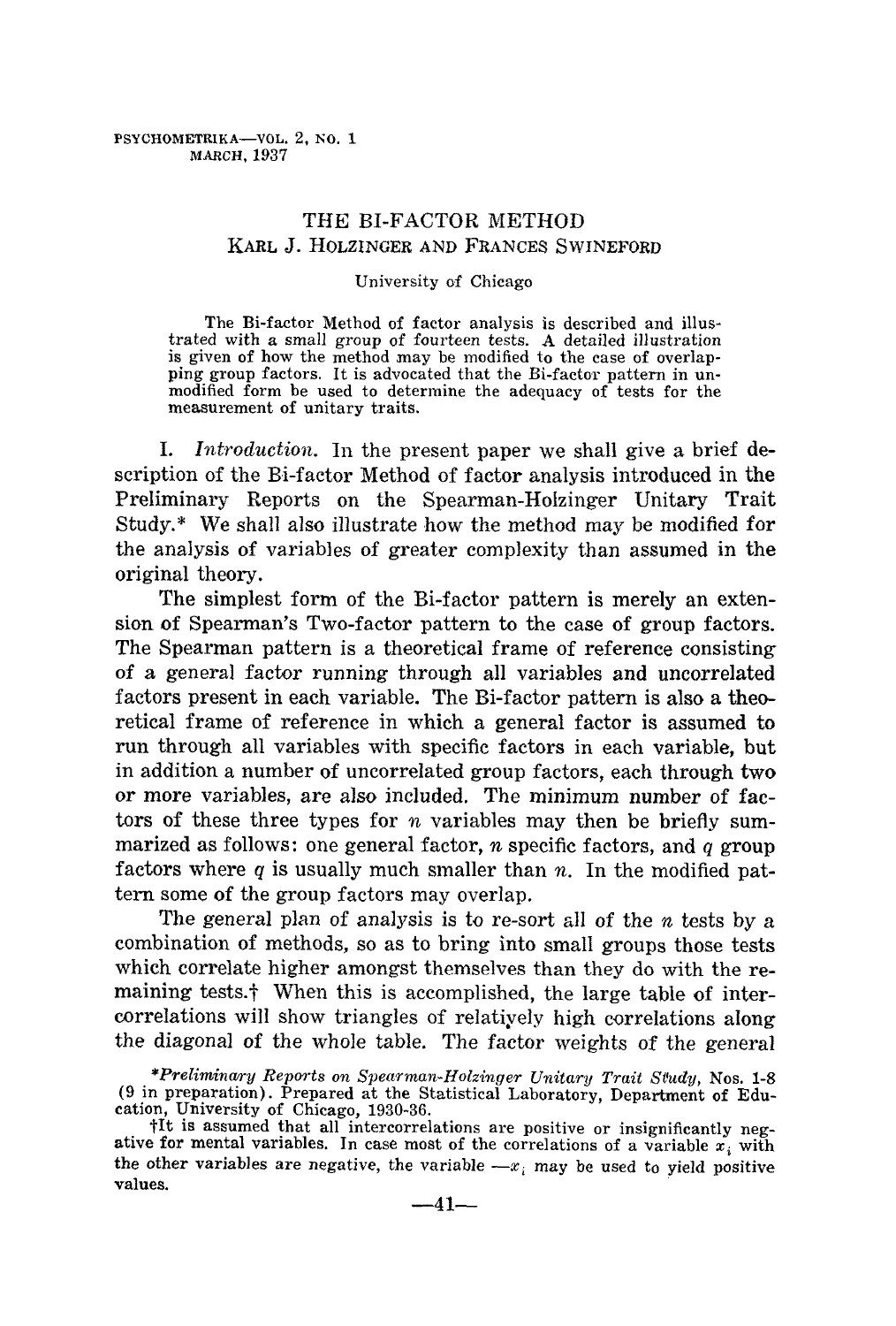factor are computed by selecting only one test within each sub-group (in all possible combinations). The general factor is next removed. The main body of residuals is then numerically small, but the triangles of high correlations for the group factors remain on the diagonal. The weights of these group factors may next be computed and the factors removed to furnish final residuals for study. If the latter show that no greater complexity of group factors is required, the two specific factors in each test (specificity and unreliability) may be readily calculated and the final factor pattern set up.

In case the first residuals show a complexity greater than the simple Bi-factor form, the extra factor may be introduced into what may be called the Modified Bi-factor pattern. After their proper allocation (to be illustrated below), the whole analysis is repeated in terms of the new frame of reference and new final residuals computed. These are again examined for any significant factor overlap to determine the final goodness of fit of the original correlations and modified factor pattern.

The arbitrary nature of the Bi-factor frame of reference has been commented on elsewhere as a distinct limitation of the method. By the above modification this objection would seem to disappear, but we should like to emphasize the view that without modification of the pattern, the limitation may be regarded as a defect of the tests used rather than of the method. We should go so far as to argue that no modification should be necessary if the tests are properly made to measure single group factors. If some tests do reveal two or more group factors, then they are poor tests for the purpose of factor appraisal, and should be improved or discarded. In short, the Bi-factor frame of reference may serve as a guide to the construction of tests as measures of factor ability, as well as a very simple and easy basis for analysis.

II. *The Bi-factor Pattern.* In the present analysis it is assumed that all variables are represented in standard form and that all factors are uncorrelated. The chief advantages arising from assuming uncorrelated factors are in the simplicity of analysis and economy of measurement. If two factors are uncorrelated, a measure of one does not involve the other, a difficulty which has made present-day testing confusing and well-nigh hopeless. Thus an ordinary reading comprehension test and a verbal intelligence test will be highly correlated, and these two labels almost useless as indexes of these traits considered as two abilities. For economical measurement, simplicity, and parsimony, uncorrelated factors are indispensable.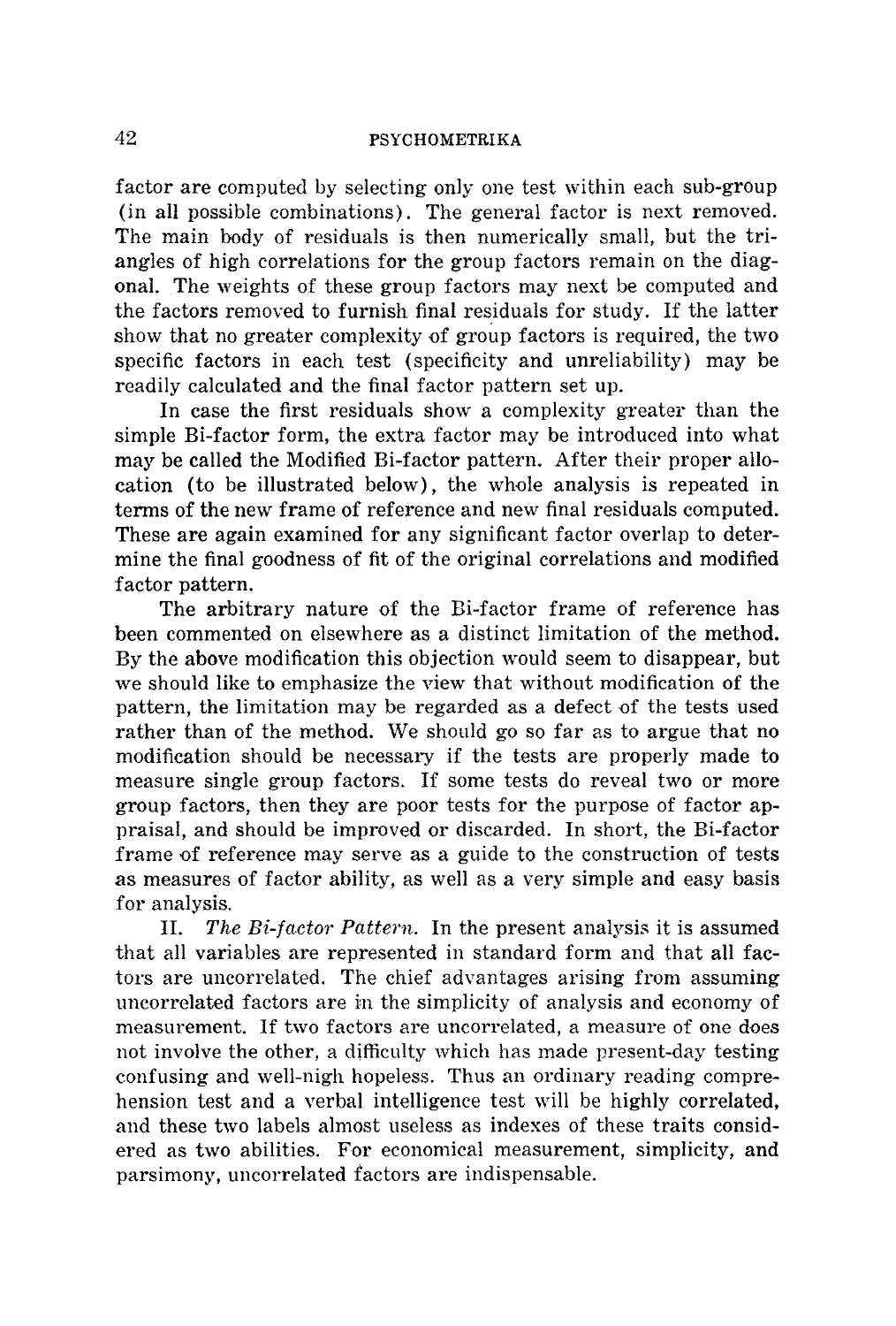The present notation is as follows:

 $N =$  number of individuals in the sample  $n=$  total number of tests  $x_i$  = standard score for test i  $r_{ij}$  = product-moment correlation between tests i and j.  $a \equiv$  general factor (designated as  $u_1$  in the Reports<sup>\*</sup> and in the numerical example)  $\beta$ ,  $\gamma$ ,  $\delta$ , etc.  $\equiv$  group factors  $a_i \equiv$  weight of general factor for test i  $b_i, c_i, d_i$ , etc.  $\equiv$  weights for group factors  $\beta$ ,  $\gamma$ ,  $\delta$ , etc.  $s_i$  and  $t_i$  = weights of the specific and unreliability factors, respectively  $r_{ij} = r_{ij} - a_i a_j \equiv$  a residual correlation with factor a removed from tests i and j.  $r_{11}$  = reliability coefficient

A hypothetical factor pattern written in tabular form is as follows:

#### TABLE I

#### Unreliability **Specificity** Variable  $\beta$ δ  $\alpha$ γ  $t_i = \sqrt{1-r_{11}}$  $s_i$ 1  $b_{\bf 1}$  $a_{1}$  $t_{\scriptscriptstyle 1}$  $s<sub>1</sub>$ 2  $b_{\rm a}$  $a_{2}$  $t_{\rm _2}$  $\mathbf{s}^{}_{2}$ 3  $a_{3}$  $b^{}_{3}$  $s_{3}$  $t_{3}$ **4**  *b 4 %*   $s_{\scriptscriptstyle 4}$ *t 4*  5  $c_{\scriptscriptstyle 5}$ *a 5*   $s_{5}^{\phantom{\dag}}$  $t_{\rm 5}$ 6 *c 6*   $a_{6}$  $t_{\scriptscriptstyle 6}$  $s_{\rm_6}$ 7  $a_{7}$  $c_{7}$ *t r*   $s_{7}$ **8**  *%*   $a_{\rm s}$  $t_{\rm a}$  $s_{\rm g}$ 9  $a_{\rm s}$  $d_{\rm g}$  $t_{\rm g}$  $s_{9}$  $d_{10}$ 10  $a_{10}$  $s_{10}$  $t_{10}$ 11  $d_{11}$  $a_{11}$  $t_{11}$  $s_{11}$ 12  $d_{12}$  $a_{12}$  $s_{12}$  $t_{12}$  $\sum a_i^2$  $\Sigma b_i^2$  $\sum c_i^2$  $\sum d^2_{i}$  $\Sigma s_i^2$  $\sum t_i^2$

#### HYPOTHETICAL Bi-FACTOR PATTERN

The weights for the specificity and unreliability factors should be staggered in the pattern, so that no two  $s$ 's or  $t$ 's appear in the same column, but they are written here in more compact form to save space.

All of the weights represent the loadings of the test with the fae-

*\*op. tit.*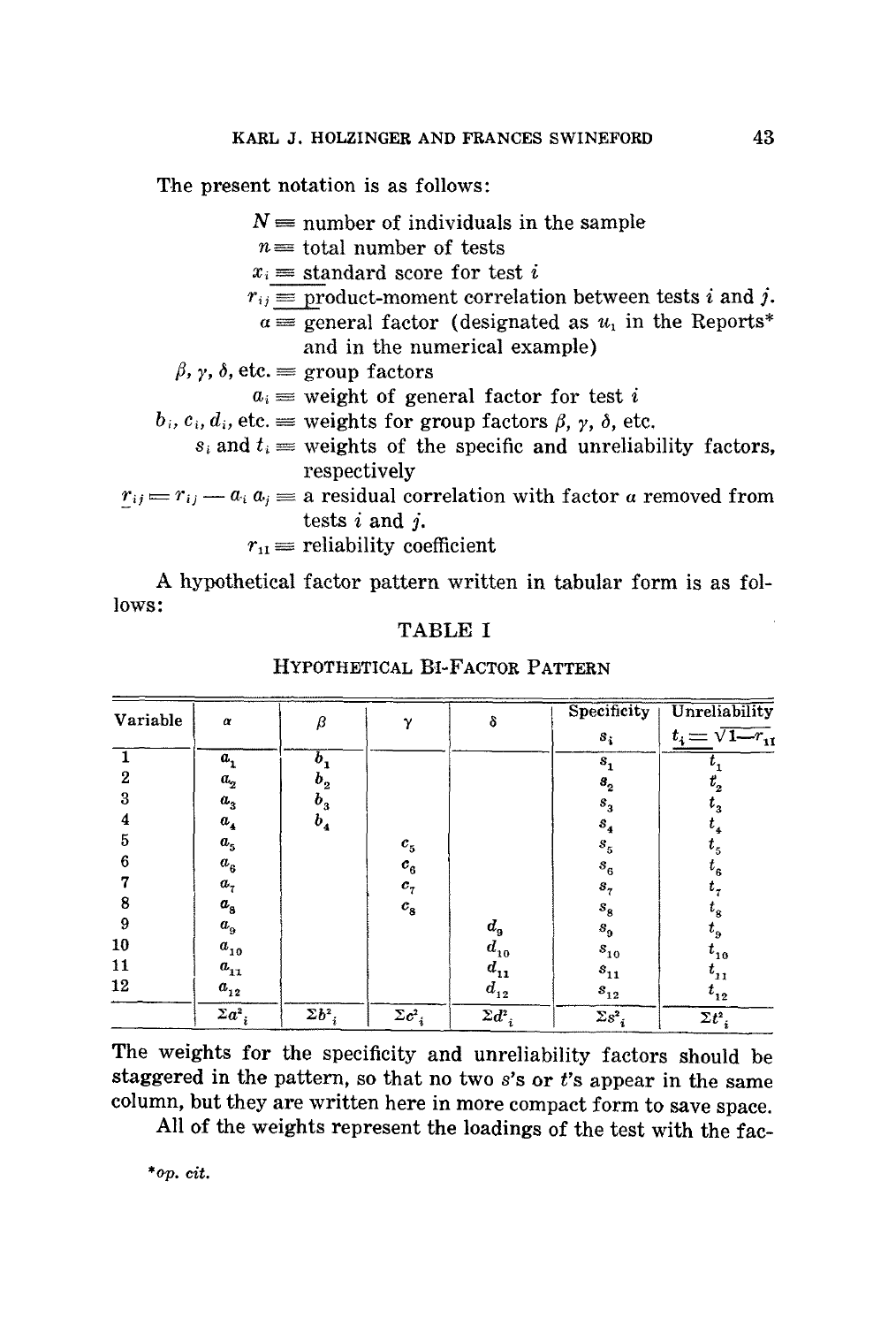tor in question, or the correlation of the factor with the variable they resolve. Thus  $b_3$  is the correlation of the  $\beta$  factor with test 3, etc.

From the above assumptions, the following relations due to Spearman may be noted:

$$
r_{ij} = a_i a_j + b_i b_j \t\t(1)
$$

$$
1 = a_i^2 + b_i^2 + s_i^2 + t_i^2 \tag{2}
$$

$$
t_i^2 = 1 - r_{1i} \text{ where } r_{1i} = \text{reliability } , \qquad (3)
$$

$$
n = \text{sum of squares of all factor weights }, \qquad (4)
$$

$$
\sum_{i=1}^{n} a_i^2 = \text{portion of total variance due to } a \tag{5}
$$

In the original formulation of the Bi-factor theory, weights such as  $b_1$ ,  $b_2$ , and  $b_3$  were taken proportional to the corresponding weights  $a_1, a_2$ , and  $a_3$ , but this is not necessary for analysis as pointed out in *Preliminary Report No. 7.* 

If we assume that the factors are allocated as in the hypothetical example above, the  $\alpha$  factor may next be removed by taking only one test from each sub-group in all possible combinations to compute the necessary weights. Thus to compute  $a_r$  we use tests 1, 5, and 9; 1, 6, and 9 ; etc., to give,

$$
r_{1a}^2 = a_1^2 = \frac{r_{15}r_{19} + r_{16}r_{19} + \text{etc.}}{r_{59} + r_{69} + \text{etc.}} \tag{6}
$$

A complete outline for performing these calculations from simple sums has been described in *Preliminary Report* No. 7.

When the weights  $a_i$  are thus found the products  $a_i a_j$  are formed and then the residuals  $r_{ij} = r_{ij} - a_i a_j$  determined. The group factors may next be removed in any order by the direct use of Spearman's formula

$$
r_{i\beta}^2 = b_i^2 = \frac{\left[\sum\limits_{1}^{m-1} r_{c_x} \frac{2}{r} \sum\limits_{1}^{m-1} r_{c_x}^2\right]}{2\left[\sum\limits_{1}^{c_2^m} r - \sum\limits_{1}^{m-1} r_{c_x}\right]},\tag{7}
$$

where m is the number of tests in the sub-group (here four),  $r_{c_x}$ the correlation in a colunm of these correlations for the group factor, and  $r$  a correlation in the set of  $C_2^m$  values (here six).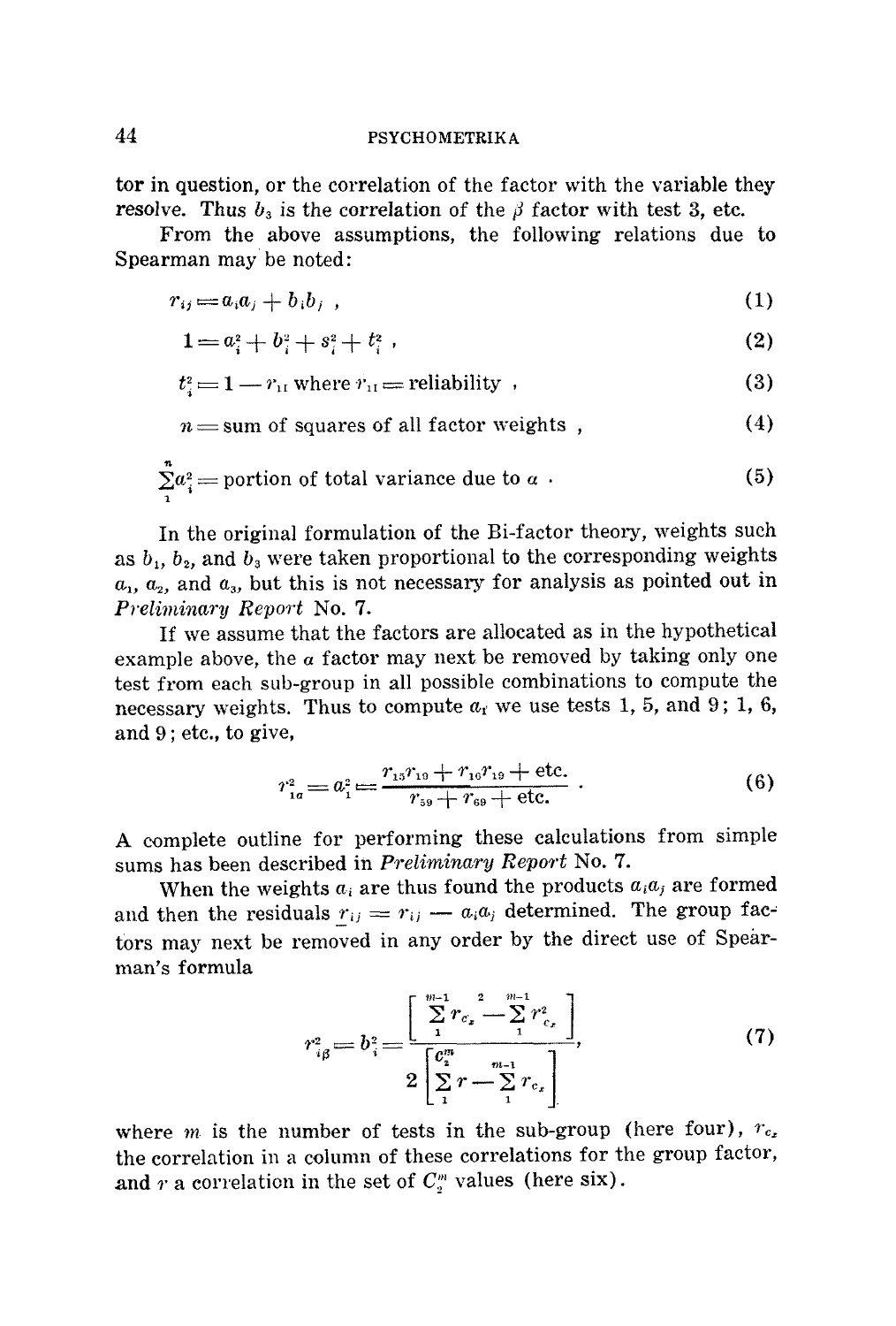The weights  $t_i$  are obtained directly from the reliability coefficients  $r_{\text{II}}$ . Thus  $t_1 = \sqrt{1 - r_{\text{II}}}$  where  $r_{\text{II}} =$  reliability of test 1. The values for  $s_i$  are found from the relation  $s_i^2 = 1 - a_i^2 - b_i^2 - t_i^2$ .

If the residuals with  $\alpha$  removed reveal any extra overlap, it is desirable to revise the pattern plan before computing the group factors. A frequency distribution of final residuals is made for the modified pattern and the value .6745  $\sigma$  of this distribution compared with the probable error of a zero correlation for a sample of  $N$ . This will serve as an approximate standard for judging the goodness of fit of the Bi-factor pattern to the observed correlations. If the value .6745  $\sigma$ of the residuals is appreciably less than this standard it is probable that insignificant group factors have been introduced into the pattern.

III. *Allocation of Tests to Groups.* We may now turn to the general problem of analyzing a set of observed variables by the Bi-factor method. In allocating the tests for the determination of group factors, three procedures have been followed:

(a) The use of a B-coefficient which is merely the average of all intercorrelations of tests 1, 2,  $\cdots$ , m, divided by the average of all correlations of tests  $1, 2, \dots, m$  with the remaining tests not in this group. The quotient expresses the extent to which the tests  $1, 2, \dots, m$ belong together in the sense that they have high correlations amongst themselves and relatively low correlations with other tests in the whole set.

The work is begun by selecting the two tests with the highest correlation in the whole large table, and then the test which correlates most highly with either of these, and proceeding likewise until a drop in B value is obtained.

(b) The nature of the tests themselves is carefully studied as the B-coefficients are computed. If the coefficients fail to show appreciable drop, tests are sometimes included or rejected upon examination of their content.

(c) The residuals are always reproduced in full to reveal overlap, extra factors, or the wrong allocations of tests. If a test has been omitted from a group to which it belongs, consistently positive residuals will occur between this test and those of the group. If, on the other hand, a test has been included which does not belong in the group, a negligible loading for the group factor usually is found.

These three methods have been used successfully on several sets of correlations described in our recent *Preliminary Reports.*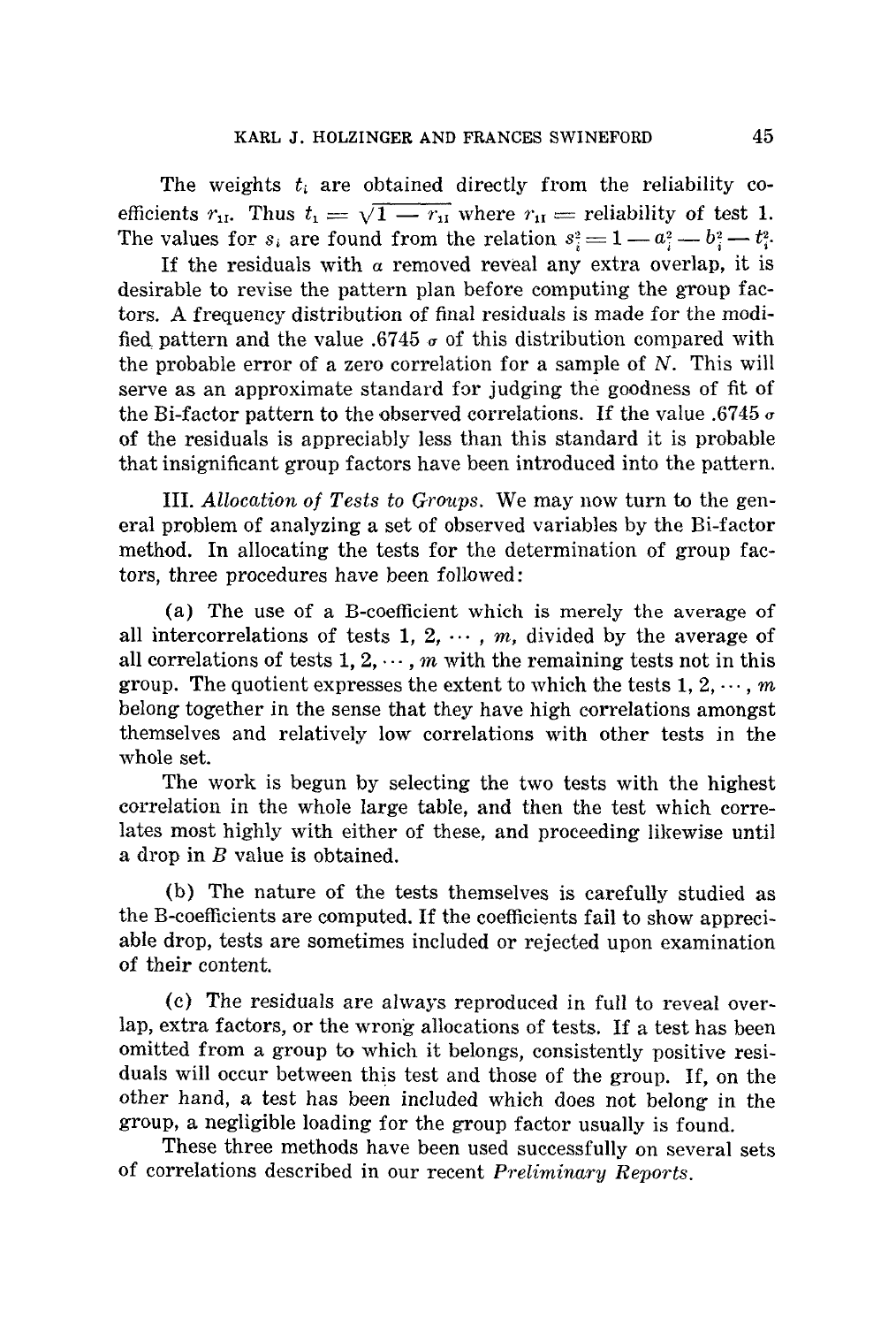# TABLE II

# PARTIAL CORRELATIONS WITH AGE ELIMINATED

# (FOURTEEN TESTS; 355 CASES)

| <b>Test</b>                      | $\mathbf{1}$ | $\boldsymbol{2}$ | $3 - 4$ | 6    | 28   | 29   | 32   | 34   | 35      | 36a  | 13   | 18   | 25 <sub>b</sub> | 77 |
|----------------------------------|--------------|------------------|---------|------|------|------|------|------|---------|------|------|------|-----------------|----|
| $\mathbf{1}$<br>$\boldsymbol{2}$ | .514         |                  |         |      |      |      |      |      |         |      |      |      |                 |    |
| $3 - 4$                          | .477         | .662             |         |      |      |      |      |      |         |      |      |      |                 |    |
| $6\phantom{.}6$                  | .433         | .497             | .415    |      |      |      |      |      |         |      |      |      |                 |    |
| 28                               | .424         | .397             | .319    | .444 |      |      |      |      |         |      |      |      |                 |    |
| 29                               | .350         | .427             | .376    | .530 | .437 |      |      |      |         |      |      |      |                 |    |
| 32                               | ,083         | .152             | .173    | .064 | .027 | .018 |      |      |         |      |      |      |                 |    |
| 34                               | .239         | .254             | .172    | .371 | .211 | .224 | .264 |      |         |      |      |      |                 |    |
| 35                               | ,140         | .083             | .137    | .214 | .139 | .066 | .203 | .334 |         |      |      |      |                 |    |
| 36a                              | .286         | .368             | .229    | .394 | .267 | .340 | .191 | .442 | .234    |      |      |      |                 |    |
| 13                               | .305         | .545             | .482    | .354 | .262 | .349 | .166 | .202 | .007    | .360 |      |      |                 |    |
| 18                               | .260         | .526             | .373    | .348 | .193 | .358 | .115 | .159 | $-.014$ | .372 | .677 |      |                 |    |
| 25b                              | .231         | .437             | .424    | .310 | .160 | .245 | .129 | .058 | $-.030$ | .235 | .603 | .596 |                 |    |
| 77                               | .250         | .426             | .368    | .279 | .189 | .273 | .133 | .039 | $-.037$ | .241 | .586 | .613 | .559            |    |

# TABLE III

# B-COEFFICIENTS

| B(13, 18)                    | 2.00 |
|------------------------------|------|
| B(13, 18, 77)                | 2.14 |
| B(13, 18, 77, 25b)           | 2.40 |
| B(13, 18, 77, 25b, 2)        | 2.18 |
| $B(13, 18, 77, 25b, 2, 3-4)$ | 2.20 |
|                              |      |
| $B(2, 3-4)$                  | 1.85 |
| $B(2, 3-4, 1)$               | 1.72 |
| $B(2, 3-4, 1, 6)$            | 1.59 |
| $B(2, 3-4, 1, 6, 29)$        | 1.60 |
|                              |      |
|                              |      |
| B(6, 29)                     | 1.68 |
| B(6, 29, 28)                 | 1.67 |
| B(6, 29, 28, 36a)            | 1.43 |
| B(6, 29, 28, 36a, 34)        | 1.40 |
|                              |      |
| B(34, 36a)                   | 1.75 |
| B(34, 36a, 35)               | 1.75 |
| B(34, 36a, 35, 32)           | 1.64 |
| B(34, 36a, 35, 32, 6)        | 1.30 |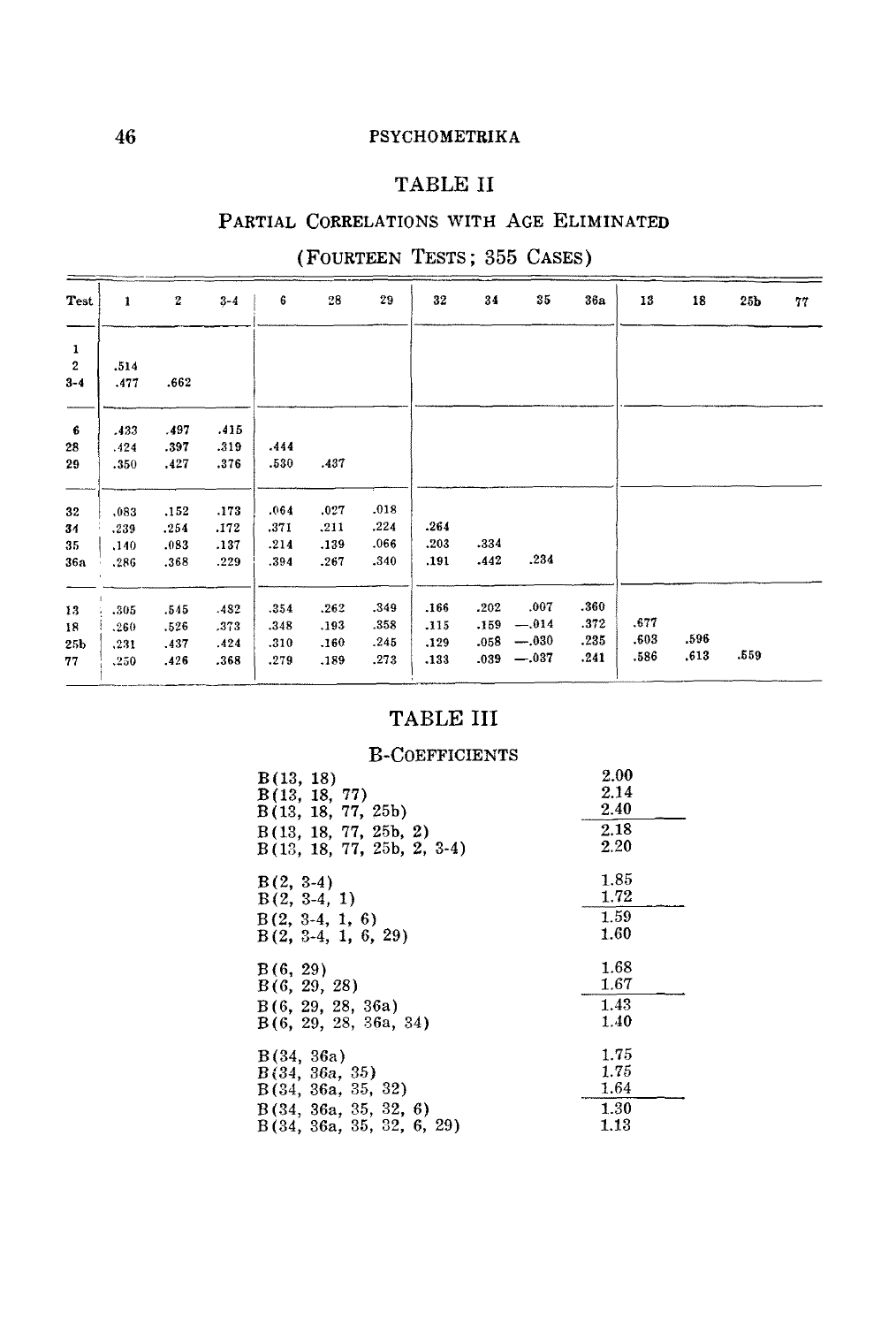IV. *A Bi-factor Analysis of Fourteen Tests.* Our most recent analysis, now completed, includes the factorization of forty-four tests for 355 cases. We have used this material to select a small group of fourteen tests to illustrate the modified Bi-factor pattern. This subgroup of tests contains the only portion of the total battery presenting necessity for modification. Brief descriptions of the fourteen tests are given in *Preliminary Reports* 1 and 3.

The set of ninety-one intercorrelations is presented as Table II. The tests have been grouped, for convenience, in accordance with the interpretation of the B-coefficients of Table III.\*

The B-coefficients suggest the following pattern, in which x represents a factor weight different from zero (specific factors not indicated) :

### **TABLE IV**

|                                        |             |             | Factors          |                  |                  |
|----------------------------------------|-------------|-------------|------------------|------------------|------------------|
| <b>Test</b>                            | u           | $\pmb{e}$   | $\boldsymbol{a}$ | $\boldsymbol{m}$ | $\boldsymbol{v}$ |
|                                        | General     | Spatial     | Mental           | Motor            | Verbal           |
|                                        |             |             | <b>Speed</b>     | <b>Speed</b>     |                  |
| $\frac{1}{2}$<br>3-4                   | $\mathbf x$ | $\mathbf x$ |                  |                  |                  |
|                                        | $\mathbf x$ | $\mathbf x$ |                  |                  |                  |
|                                        | x           | $\mathbf x$ |                  |                  |                  |
|                                        |             |             |                  |                  |                  |
|                                        |             |             |                  |                  |                  |
| $\begin{array}{c} 6 \\ 28 \end{array}$ | $\mathbf x$ |             | $\mathbf x$      |                  |                  |
| 29                                     | $\mathbf x$ |             | X                |                  |                  |
|                                        | $\mathbf x$ |             | $\mathbf x$      |                  |                  |
| 32                                     | $\mathbf x$ |             |                  |                  |                  |
| 34                                     |             |             |                  | x                |                  |
| 35                                     | $\mathbf x$ |             |                  | $\mathbf x$      |                  |
|                                        | $\mathbf x$ |             |                  | x                |                  |
| 36a                                    | $\mathbf x$ |             |                  | $\bf x$          |                  |
|                                        |             |             |                  |                  |                  |
| 13                                     | $\mathbf x$ |             |                  |                  | $\mathbf x$      |
| 18                                     | $\mathbf x$ |             |                  |                  | $\bf x$          |
| 25 <sub>b</sub>                        | $\mathbf x$ |             |                  |                  | $\bf x$          |
| 77                                     | x           |             |                  |                  | $\mathbf x$      |

FIRST PATTERN PLAN

The values of  $r_{i\mu}$  for this pattern are next found by means of formula  $(6)$ ; and are recorded in Table V. The ninety-one products  $r_{i}r_{j}$  are subtracted from the corresponding entries of Table II to give the residual correlations of Table VI. If the pattern plan is a reasonable one, the values in bold-face type will be used for the calculation of the group factors and the remaining values (in roman type) should be negligible.

\*Computed by method of *Report 7,* pp. 3-5.

tSee *Report* 7, pp. 8-10, for detailed outline of procedure.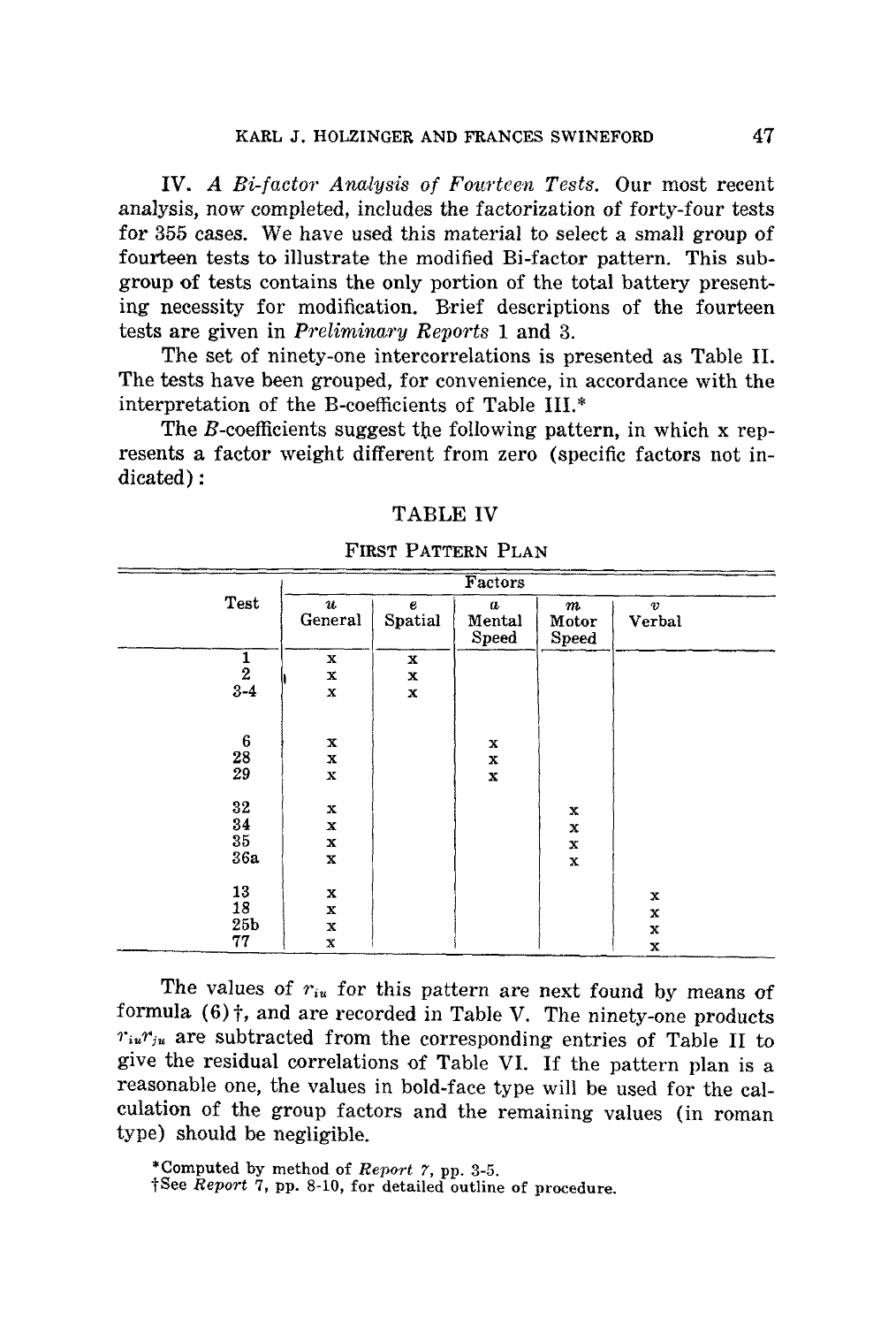# TABLE V

| VALUES OF $r_{iu}$ |          |
|--------------------|----------|
| $Test\,i$          | $r_{iu}$ |
| 1                  | $.615+$  |
| $\overline{2}$     | .828     |
| $3-4$              | .697     |
| 6                  | .703     |
| 28                 | .489     |
| 29                 | .570     |
| 32                 | .168     |
| 34                 | .323     |
| 35                 | .090     |
| 36a                | .522     |
| 13                 | .599     |
| 18                 | .532     |
| 25 <sub>b</sub>    | .424     |
| 77                 | .417     |

#### **TABLE VI**

RESIDUAL CORRELATIONS WITH u ELIMINATED

| <b>Test</b>                                        | $\mathbf{1}$                                | $\mathbf{2}$                                                            | $3 - 4$                         | 6                       | 28                                                | 29                           | 32                   | 34                                                                                                | 35   | 36a                          | 13                   | 18           | 25Ь  | 77 |
|----------------------------------------------------|---------------------------------------------|-------------------------------------------------------------------------|---------------------------------|-------------------------|---------------------------------------------------|------------------------------|----------------------|---------------------------------------------------------------------------------------------------|------|------------------------------|----------------------|--------------|------|----|
| $\mathbf{1}$<br>$\overline{\mathbf{2}}$<br>$3 - 4$ | .005<br>.048                                | .085                                                                    |                                 |                         |                                                   |                              |                      |                                                                                                   |      |                              |                      |              |      |    |
| 6<br>28<br>29                                      |                                             | $,001 - .085 - .075$<br>$.123 - .008 - .022$<br>$-0.01 - 0.045 - 0.021$ |                                 | .100<br>.129            | .158                                              |                              |                      |                                                                                                   |      |                              |                      |              |      |    |
| 32<br>34<br>35                                     | $-.020$<br>.040                             | .013<br>$.085-.008$<br>36a $[-0.35 - 0.064 - 0.135]$                    | .056<br>$-.013$ $-.053$<br>.074 | .144<br>.151<br>.027    | $-.054$ $-.055$ $-.078$<br>.053<br>.095<br>.012   | .040<br>.015<br>.042         | .210<br>.188<br>.103 | .305<br>.273                                                                                      | .187 |                              |                      |              |      |    |
| 13<br>18<br>77.                                    | $-.063$<br>$-067$<br>$25b - 030$<br>$-.006$ | .049<br>.086<br>,086<br>.081                                            | .002<br>, 128<br>.077           | $.064$ $- .067$ $-.031$ | $-.026$ - 067<br>$.012 - .047$<br>$-.014$ $-.015$ | .008<br>.055<br>.003<br>.035 |                      | $.065$ $.009$ $-.047$<br>$.026$ - $-.013$ - $-.062$<br>$.058$ --079 --068<br>$.063 - .096 - .075$ |      | .047<br>,094<br>.014<br>.023 | .358<br>.349<br>.336 | .370<br>.391 | -382 |    |

Examination of the residual correlations reveals a tendency toward an overlap between the mental-speed tests and the motor-speed tests with the exception of Test 32. Accordingly, a second pattern plan (Table VII) is set up. The new plan differs from the original one only through the addition of three factor weights, namely,  $r_{(34)a}$ ,  $r_{(35)a}$ , and  $r_{(36a)ab}$ .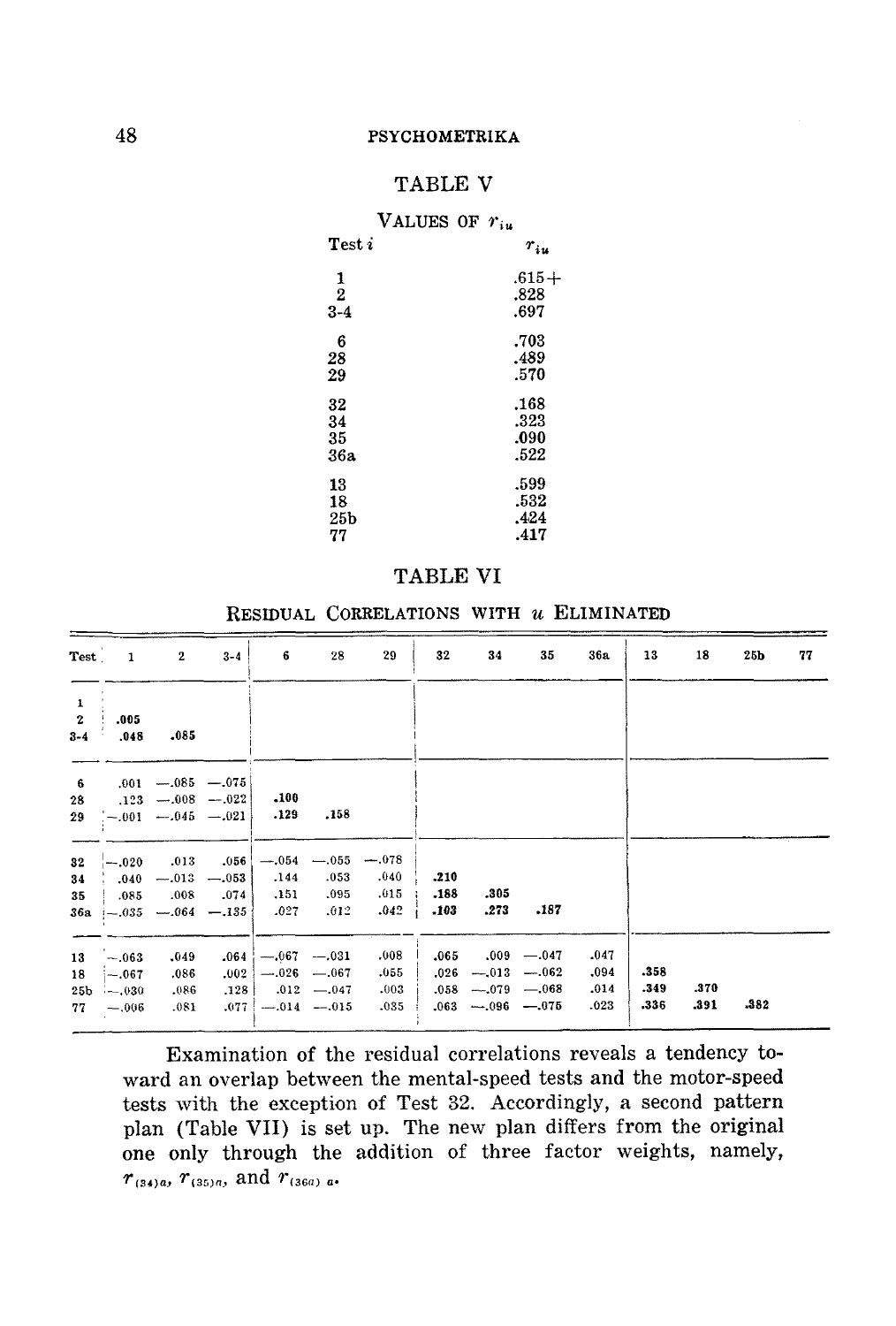## TABLE VII

|                 |                   | Factor      |                  |                  |             |  |  |  |  |  |
|-----------------|-------------------|-------------|------------------|------------------|-------------|--|--|--|--|--|
| Test            | $\boldsymbol{u}'$ | e           | $\boldsymbol{a}$ | $\boldsymbol{m}$ | v           |  |  |  |  |  |
| 1               | x                 | $\mathbf x$ |                  |                  |             |  |  |  |  |  |
| $\frac{2}{3-4}$ | x                 | $\mathbf x$ |                  |                  |             |  |  |  |  |  |
|                 | x                 | $\mathbf x$ |                  |                  |             |  |  |  |  |  |
| 6               | $\bf x$           |             | x                |                  |             |  |  |  |  |  |
| 28              | $\mathbf x$       |             | x                |                  |             |  |  |  |  |  |
| 29              | $\bf x$           |             | x                |                  |             |  |  |  |  |  |
| 32              | x                 |             |                  | x                |             |  |  |  |  |  |
| 34              | $\mathbf x$       |             | x                | $\mathbf x$      |             |  |  |  |  |  |
| 35              | x                 |             | x                | $\mathbf x$      |             |  |  |  |  |  |
| 36a             | x                 |             | $\mathbf x$      | x                |             |  |  |  |  |  |
| 13              | $\mathbf x$       |             |                  |                  | x           |  |  |  |  |  |
| 18              | $\mathbf x$       |             |                  |                  | $\mathbf x$ |  |  |  |  |  |
| 25 <sub>b</sub> | x                 |             |                  |                  | x           |  |  |  |  |  |
| 77              | x                 |             |                  |                  | x           |  |  |  |  |  |

SECOND PATTERN PLAN

In order to compute the revised values, it must be remembered that in the Bi-factor method each  $r_{iu}$  is evaluated from triplets of tests no two of which are assumed to contain the same group factor. While the Bi-factor method is one which most readily lends itself to routine calculation, the same principle of selecting tests in threes having no common group factor may be applied to more complicated types of pattern. In the present example, it now becomes necessary

#### TABLE VIII

| VALUES OF $r_{i u'}$ |              |
|----------------------|--------------|
| ${\rm Test}~i$       | $r_{\mu\nu}$ |
| 1                    | .621         |
| $\overline{2}$       | .891         |
| $3 - 4$              | .751         |
| 6                    | .584         |
| 28                   | .417         |
| 29                   | .511         |
| 32                   | .168         |
| 34                   | .257         |
| 35                   | .076i        |
| 36a                  | .480         |
| 13                   | .632         |
| 18                   | .557         |
| 25b                  | .463         |
| 77                   | .457         |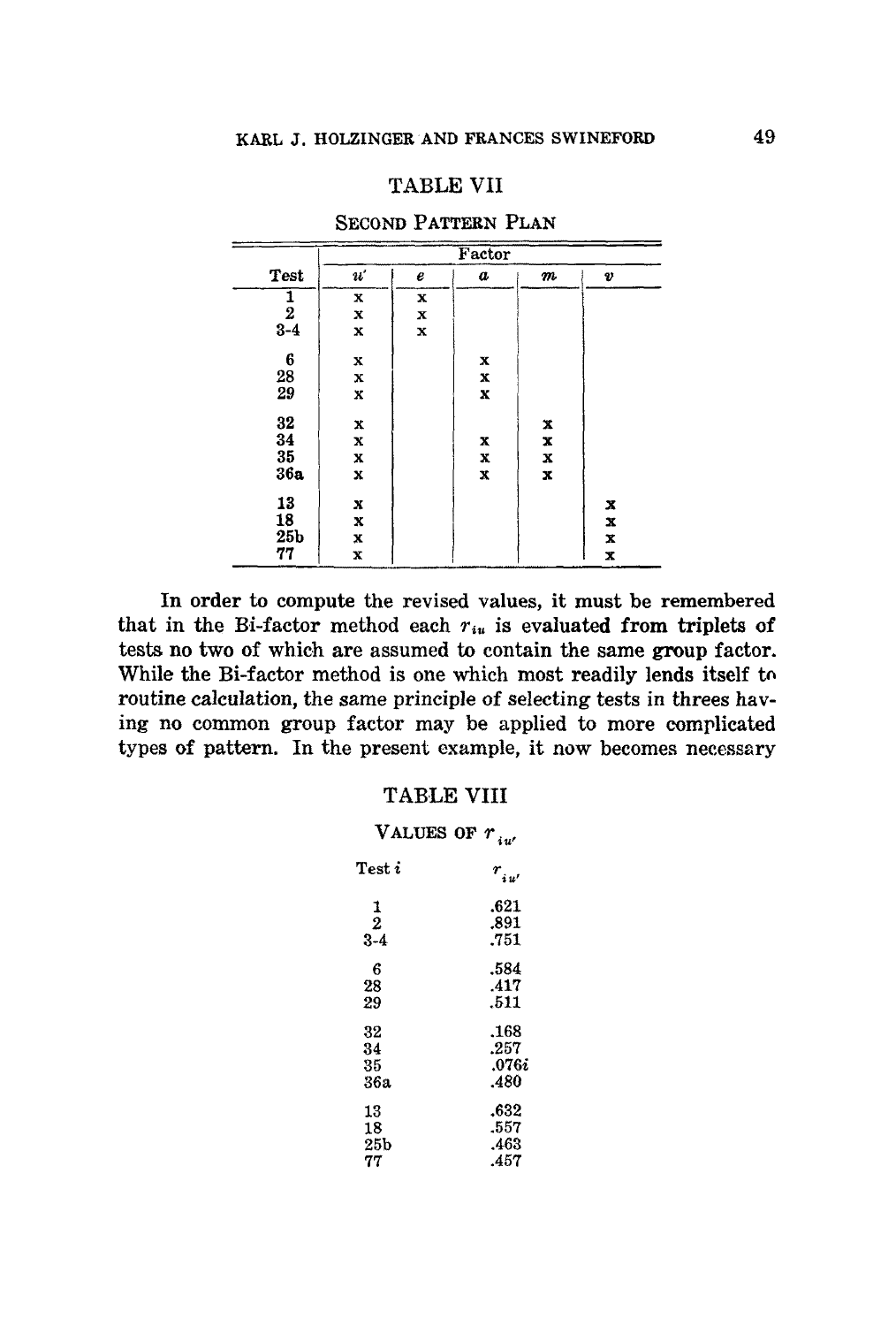to eliminate from the original formulae for  $r_{i\mu}$  each set of three tests which contains any of the following pairs:

| $6 - 34$ | $28 - 34$  | $29 - 34$  |
|----------|------------|------------|
| 6 - 35   | 28 - 35    | $29 - 35$  |
| 6 - 36a  | $28 - 36a$ | $29 - 36a$ |

The adjustment may readily be made on the work-sheet which was used to calculate the coefficients,  $r_{iu}$ . The new coefficients,  $r_{i}$ , are given in Table VIII. Products and residual correlations are computed as before, the latter appearing in Table IX.

#### TABLE IX

#### RESIDUAL CORRELATIONS WITH  $u'$  ELIMINATED

| Test         |         | $\mathbf{2}$ | $3 - 4$         | 6       | 28                  | 29             | 32   | 34              | 35                  | 36a  | 13   | $\overline{18}$ | 25 <sub>b</sub> | 77 |
|--------------|---------|--------------|-----------------|---------|---------------------|----------------|------|-----------------|---------------------|------|------|-----------------|-----------------|----|
| -1           |         |              |                 |         |                     |                |      |                 |                     |      |      |                 |                 |    |
| $\mathbf{2}$ | $-.039$ |              |                 |         |                     |                |      |                 |                     |      |      |                 |                 |    |
| $3 - 4$      | .011    | $-.007$      |                 |         |                     |                |      |                 |                     |      |      |                 |                 |    |
| 6            | .070    |              | $-.023 - .024$  |         |                     |                |      |                 |                     |      |      |                 |                 |    |
| 28           | .165    | .025         | .006            | .200    |                     |                |      |                 |                     |      |      |                 |                 |    |
| 29           | 033     |              | $-.028$ $-.008$ | .232    | $-224$              |                |      |                 |                     |      |      |                 |                 |    |
| 32           | $-.021$ | .002         | .047            | $-.034$ |                     | $-.043 - .068$ |      |                 |                     |      |      |                 |                 |    |
| 34           | .079    | .025         | $-.021$         | .221    | .104                | .093           | .221 |                 |                     |      |      |                 |                 |    |
| 35           | .140    | .083         | .137            | $-214$  | .139                | .066           | .203 | .334            |                     |      |      |                 |                 |    |
| 36a          | $-.012$ |              | $-.060$ $-.131$ | .114    | .067                | .095           | .110 | .319            | .234                |      |      |                 |                 |    |
| 13           | $-.087$ | $-.018$      | .007            |         | $-.015 \quad -.002$ | .026           | .060 | .040            | .007                | .057 |      |                 |                 |    |
| 18           | $-.086$ | .030         | $-.045$         | .023    | $-0.39$             | .073           | .021 | .016            | $-.014$             | .105 | .325 |                 |                 |    |
| 25 b         | $-.057$ | .024         | .076            |         | $.040 - .033$       | .008           | .051 |                 | $-.061 \quad -.030$ | .013 | .310 | .338            |                 |    |
| 77           | $-.034$ | .019         | .025            |         | $.012 - .002$       | .039           | .056 | $-.078$ $-.037$ |                     | .022 | .297 | .358            | .347            |    |

In Table IX the two largest positive residual correlations among those expected to approximate zero are  $r_{(1)(28)}$  and  $r_{(1)(35)}$ . It is not unlikely that Test 1, a fairly easy, timed test, should measure the mental-speed factor,  $a$ . Table IX indicates further that the factor  $e$ probably is not significant for this pattern. Two of the three residual correlations assumed to contain this factor are negative. These two revisions are made in the third pattern plan (Table X). It should be noted in passing that all the revising was done at once in the larger battery of forty-four tests. No third plan was necessary. The fact that not all the overlapping was apparent in Table VI may be attributed to the unreliability of pattern weights which are estimated from only a small number of tests.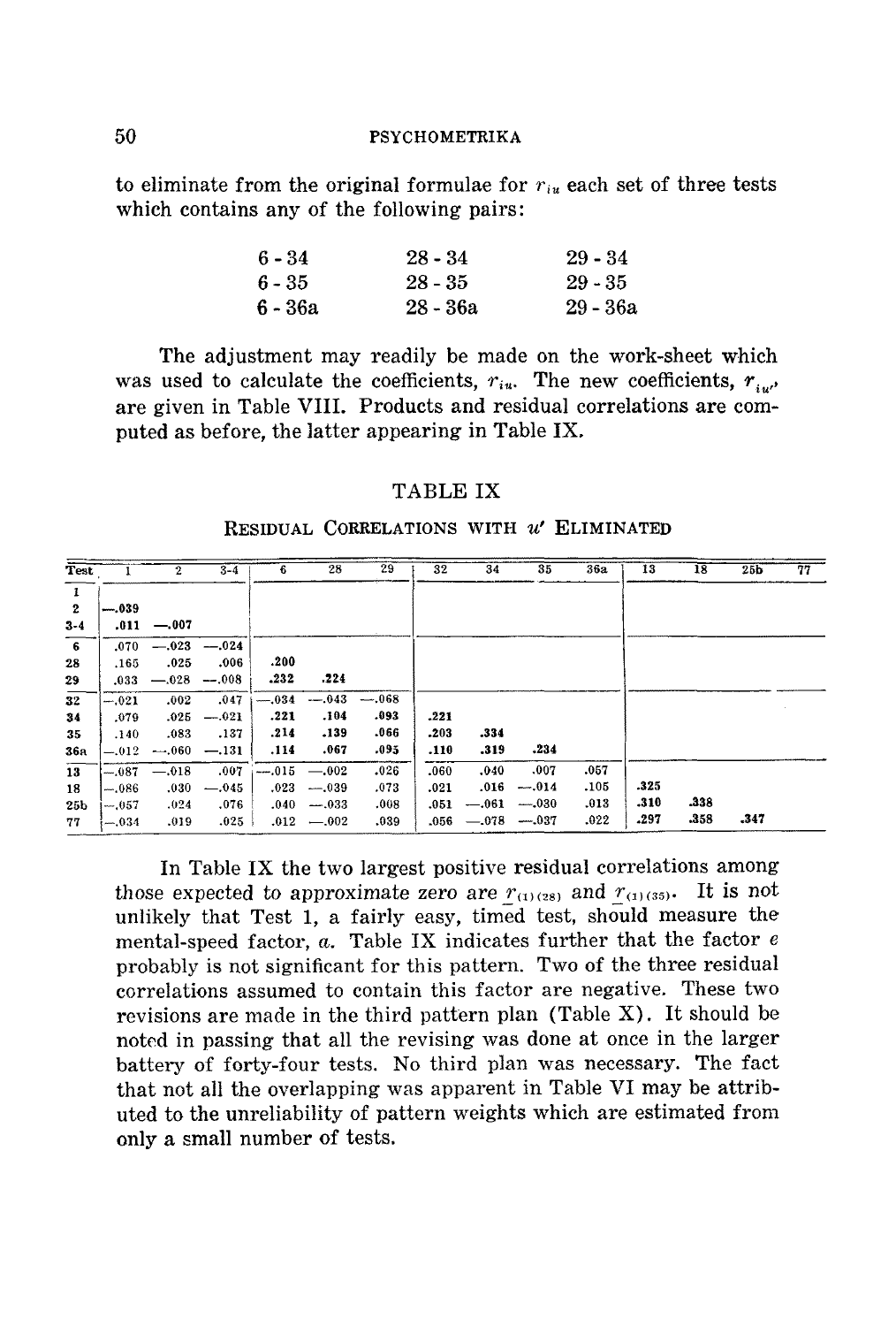# TABLE **X**

|                 |                    |              | Factor      |             |
|-----------------|--------------------|--------------|-------------|-------------|
| Test            | $\boldsymbol{u}''$ | a            | m           | v           |
| $\frac{1}{2}$   | $\mathbf x$        | x            |             |             |
|                 | $\mathbf x$        |              |             |             |
| $3 - 4$         | x                  |              |             |             |
| 6               | $\mathbf x$        | x            |             |             |
| 28              | x                  | $\bf x$      |             |             |
| 29              | $\mathbf x$        | x            |             |             |
| 32              | x                  |              | x           |             |
| 34              | x                  | x            | $\mathbf x$ |             |
| 35              | x                  | $\mathbf x$  | x           |             |
| 36a             | $\mathbf x$        | $\mathbf{x}$ | $\mathbf x$ |             |
| 13              | x                  |              |             | x           |
| 18              | $\mathbf x$        |              |             | $\mathbf x$ |
| 25 <sub>b</sub> | $\mathbf x$        |              |             | $\mathbf x$ |
| 77              | $\bf x$            |              |             | x           |

The Bi-factor method, together with certain modifications, is again employed for the computation of the new general factor weights,  $r_{i_1...i_n}$ . A work-sheet corresponding to Tables 4 and 5 on page 18 of *Report 7* may be used, with the tests arranged in the following four groups.

|    | Tests                               |
|----|-------------------------------------|
| 1. |                                     |
| 2. | $3-4$                               |
| 3. | $a+m=1, 6, 28, 29, 32, 34, 35, 36a$ |
| 4. | $=$ 13, 18, 25b, 77<br>v            |

Since  $r_{(32)a}$  is assumed to be zero, a number of additional sets of three tests are available:

| $1 - 32 - 2$     | $28 - 32 - 2$     |
|------------------|-------------------|
| $1 - 32 - 3 - 4$ | $28 - 32 - 3 - 4$ |
| $1 - 32 - v$     | $28 - 32 - v$     |
| $6 - 32 - 2$     | $29 - 32 - 2$     |
| $6 - 32 - 3 - 4$ | $29 - 32 - 3 - 4$ |
| $6 - 32 - v$     | $29 - 32 - v$     |

The resulting coefficients appear in Table XI. Products and residual correlations are computed for the third time. In table XII there are no further overlaps or adjustments apparent.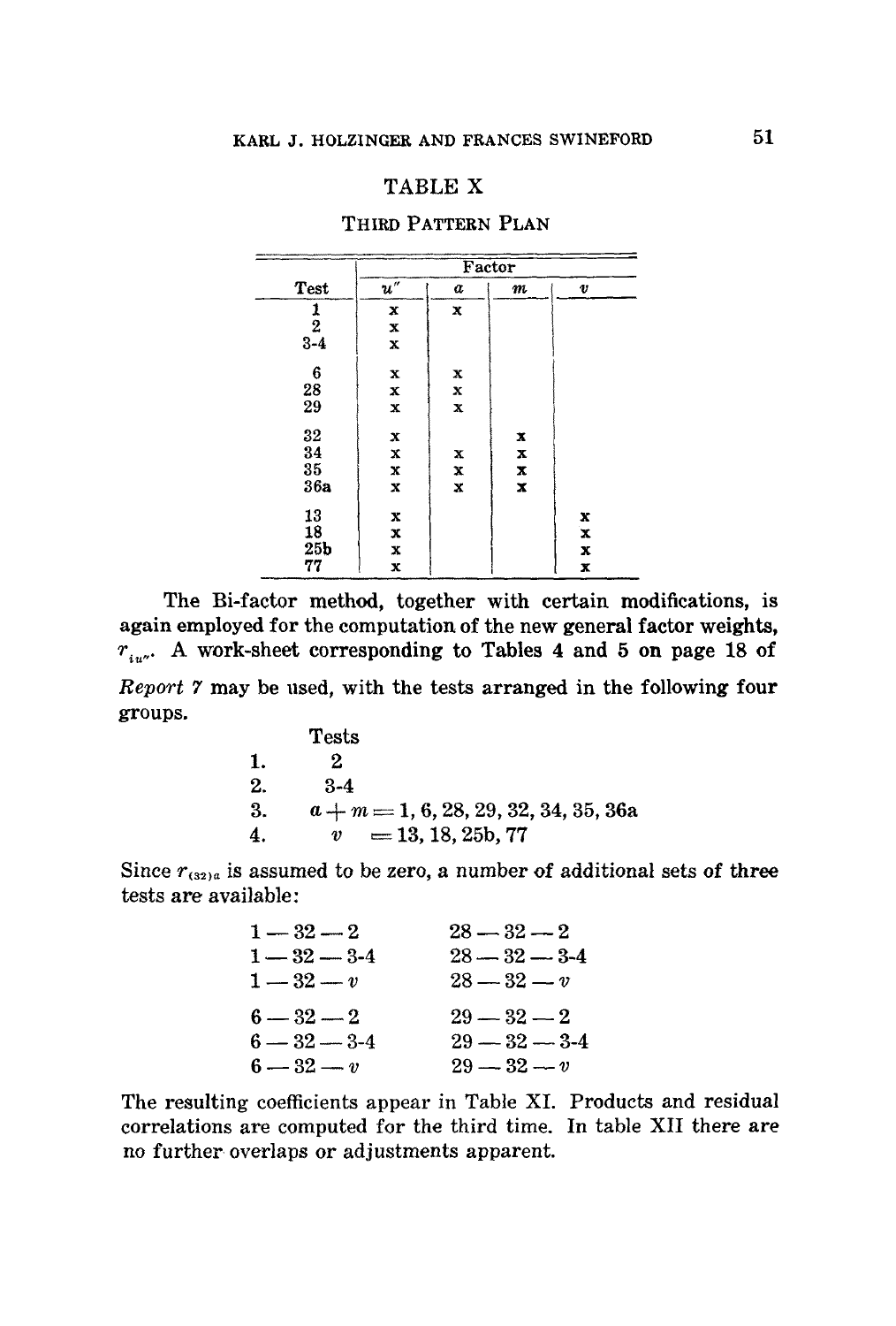# TABLE XI VALUES OF  $r_{\text{max}}$

|                 | 1 U "        |
|-----------------|--------------|
| Test i          | $r_{\mu\nu}$ |
| 1               | .533         |
| $\overline{2}$  | .896         |
| 3-4             | .768         |
| 6               | .546         |
| 28              | .381         |
| 29              | .481         |
| 32              | $.175+$      |
| 34              | .237         |
| 35              | 033i         |
| <b>36a</b>      | .436         |
| 13              | .658         |
| 18              | .576         |
| 25 <sub>b</sub> | .500         |
| 77              | .485         |

# TABLE XII

#### **RESIDUAL CORRELATIONS WITH**  $u''$  **ELIMINATED**

| <b>Test</b>             |         | $\mathbf{2}$        | $3 - 4$                                                     | 6                 | 28      | 29      | 32   | 34                       | 35             | 36a  | 13   | 18   | 25b  | 77 |
|-------------------------|---------|---------------------|-------------------------------------------------------------|-------------------|---------|---------|------|--------------------------|----------------|------|------|------|------|----|
| $\overline{\mathrm{T}}$ |         |                     |                                                             |                   |         |         |      |                          |                |      |      |      |      |    |
| -2                      | .036    |                     |                                                             |                   |         |         |      |                          |                |      |      |      |      |    |
| $3 - 4$                 | .068    | $-.026$             |                                                             |                   |         |         |      |                          |                |      |      |      |      |    |
| $\overline{\cdot}$      | .142    | .008                | $-.004$                                                     |                   |         |         |      |                          |                |      |      |      |      |    |
| 28                      | .221    | .056                | .026                                                        | .236              |         |         |      |                          |                |      |      |      |      |    |
| 29                      | .094    | $-.004$             | .007                                                        | $-267$            | .254    |         |      |                          |                |      |      |      |      |    |
| 32                      | $-.010$ | $-.005$             | .039                                                        | $-.032$           | $-.040$ | $-.066$ |      |                          |                |      |      |      |      |    |
| 34                      | .113    | .042                | $-.010$                                                     | .242              | .121    | .110    | .223 |                          |                |      |      |      |      |    |
| 35                      | .140    | .083                | .137                                                        | .214              | .139    | .066    | .203 | -334                     |                |      |      |      |      |    |
| 36а                     | .054    |                     | $-.023$ $-.106$                                             | .156              | .101    | .130    | .115 | .339                     | .234           |      |      |      |      |    |
| $\overline{13}$         |         |                     | $\overline{-0.046}$ $\overline{-0.045}$ $\overline{-0.023}$ | $\overline{-005}$ | .011    | .033    | .051 | .046                     | .007           | .073 |      |      |      |    |
| 18                      | $-.047$ |                     | $.010 - .069$                                               | .034              | $-.026$ | .081    | .014 | .022                     | $-.014$        | .121 | .298 |      |      |    |
| 25Ь                     |         | $-.035 \quad -.011$ | .040                                                        | .037              | $-.030$ | .005    | .041 |                          | $-.060 - .030$ | .017 | .274 | .308 |      |    |
| 77                      |         |                     | $-0.09 - 0.09 - 0.04$                                       | .014              | .004    | .040    |      | $.048$ - $.076$ - $.037$ |                | .030 | .267 | .334 | .317 |    |

The third pattern plan having been accepted as final, the group factor loadings are computed from the bold-face residual correlations of Table XII. In the case of the  $a$  factor, care must be taken not to include any set of three tests which includes two of Tests 34, 35, and 36a. The m factor weights are computed from the residual correlations with *u"* and a eliminated. The v factor weights are computed from the residual correlations of Table XII. The final group factor residual correlations are given in Table XIII.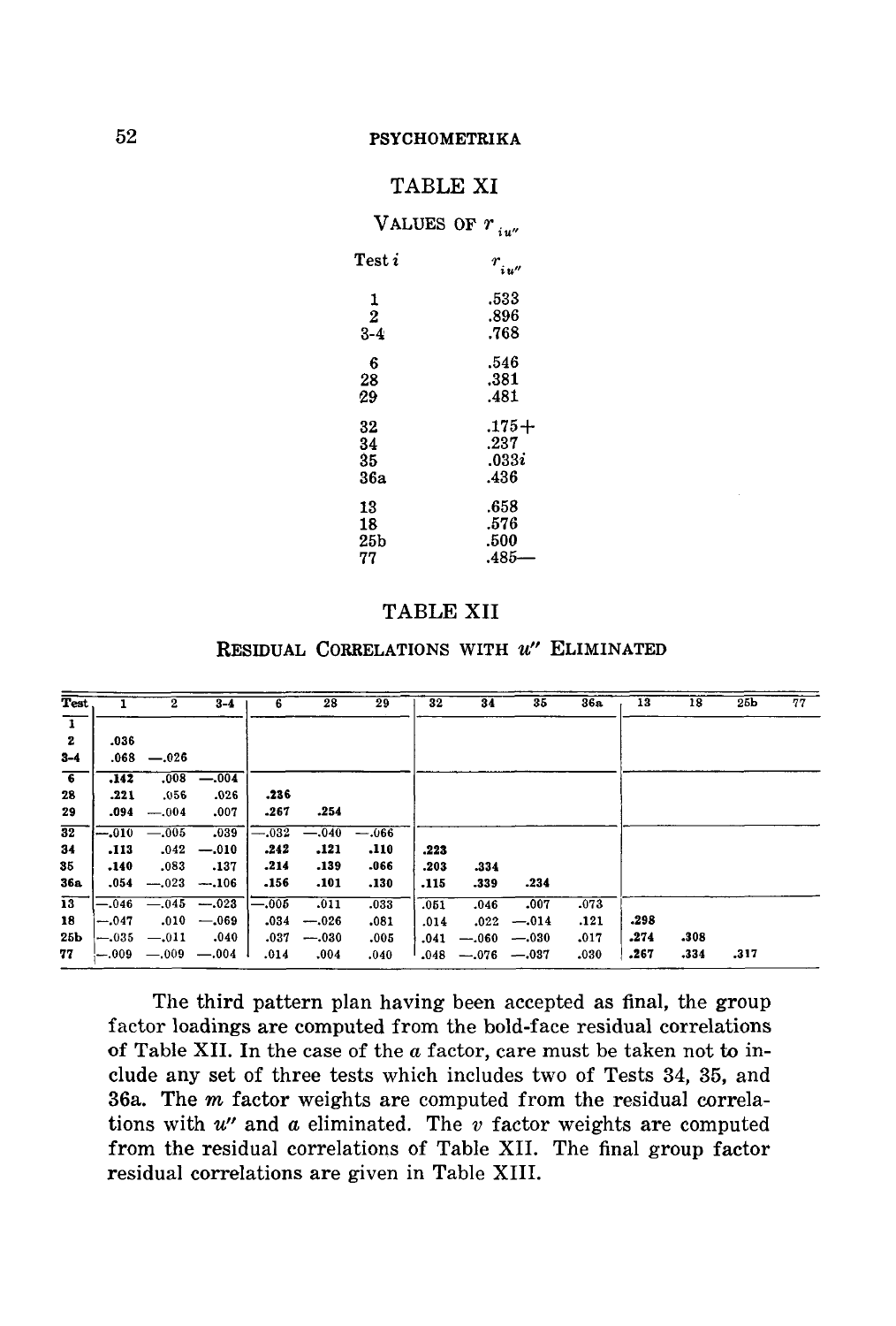# TABLE XIII

### RESIDUAL CORRELATIONS WITH  $u''$

### AND GROUP FACTORS ELIMINATED

| Tests           |         | 6       | 28              | 29                  | 32      | 34      | 35            | 36a |
|-----------------|---------|---------|-----------------|---------------------|---------|---------|---------------|-----|
| $\frac{1}{6}$   |         |         |                 |                     |         |         |               |     |
|                 | $-.044$ |         |                 |                     |         |         |               |     |
| 28              | .063    | $-.055$ |                 |                     |         |         |               |     |
| 29              | $-.034$ | - .031  | .054            |                     |         |         |               |     |
| 32              |         |         |                 |                     |         |         |               |     |
| 34              | .012    | .056    | $-.037$         | $-.018$             | $-.004$ |         |               |     |
| 35              | .044    | .036    |                 | $-.011 \quad -.056$ | .035    | $-.031$ |               |     |
| 36a             | $-.022$ |         | $.015 - .018$   | $.033 - .024$       |         |         | $.040 - .004$ |     |
| Tests           | $13\,$  | 18      | 25 <sub>b</sub> | 77                  |         |         |               |     |
| 13              |         |         |                 |                     |         |         |               |     |
| 18              | .009    |         |                 |                     |         |         |               |     |
| 25 <sub>b</sub> | .004    | $-.013$ |                 |                     |         |         |               |     |
| 77              | $-.012$ | .003    | .008            |                     |         |         |               |     |

Table XIV is the completed factor pattern, describing the fourteen tests in terms of one general factor, three group factors, and specifics. The general factor turns out here to be the function meas-

### TABLE XIV

### FACTOR PATTERN

|                                   | Factor                          |                      |                              |                              |                              |                                 |  |  |  |  |
|-----------------------------------|---------------------------------|----------------------|------------------------------|------------------------------|------------------------------|---------------------------------|--|--|--|--|
| Test                              | u''                             | $\boldsymbol{a}$     | m                            | Đ                            | $s_i$                        | $t_i$                           |  |  |  |  |
| $\frac{1}{2}$<br>$3 - 4$          | .533<br>.896<br>.768            | .318                 |                              |                              | .710<br>.265i<br>.530        | .332<br>.517<br>.360            |  |  |  |  |
| 6<br>28<br>29                     | .546<br>.381<br>.481            | .586<br>.496<br>.403 |                              |                              | .461<br>$.695+$<br>.738      | .382<br>.354<br>.249            |  |  |  |  |
| 32<br>34<br>35<br>36a             | $.175+$<br>.237<br>033i<br>.436 | .318<br>.303<br>.240 | .377<br>.603<br>.446<br>.370 |                              | .794<br>.570<br>.709<br>.660 | .444<br>.393<br>$.455+$<br>.424 |  |  |  |  |
| 13<br>18<br>25 <sub>b</sub><br>77 | .658<br>.576<br>.500<br>$.485-$ |                      |                              | .494<br>.586<br>.547<br>.564 | .411<br>.296<br>.407<br>.548 | .393<br>.487<br>.534<br>.382    |  |  |  |  |
| Total<br>Variance<br>Per cent     | 3.877                           | 1.103                | .842                         | $1.205 -$                    | 4.571                        | 2,401                           |  |  |  |  |
| Variance                          | 27.69                           | 7.88                 | 6.01                         | 8.61                         | 32.65                        | $17.15+$                        |  |  |  |  |